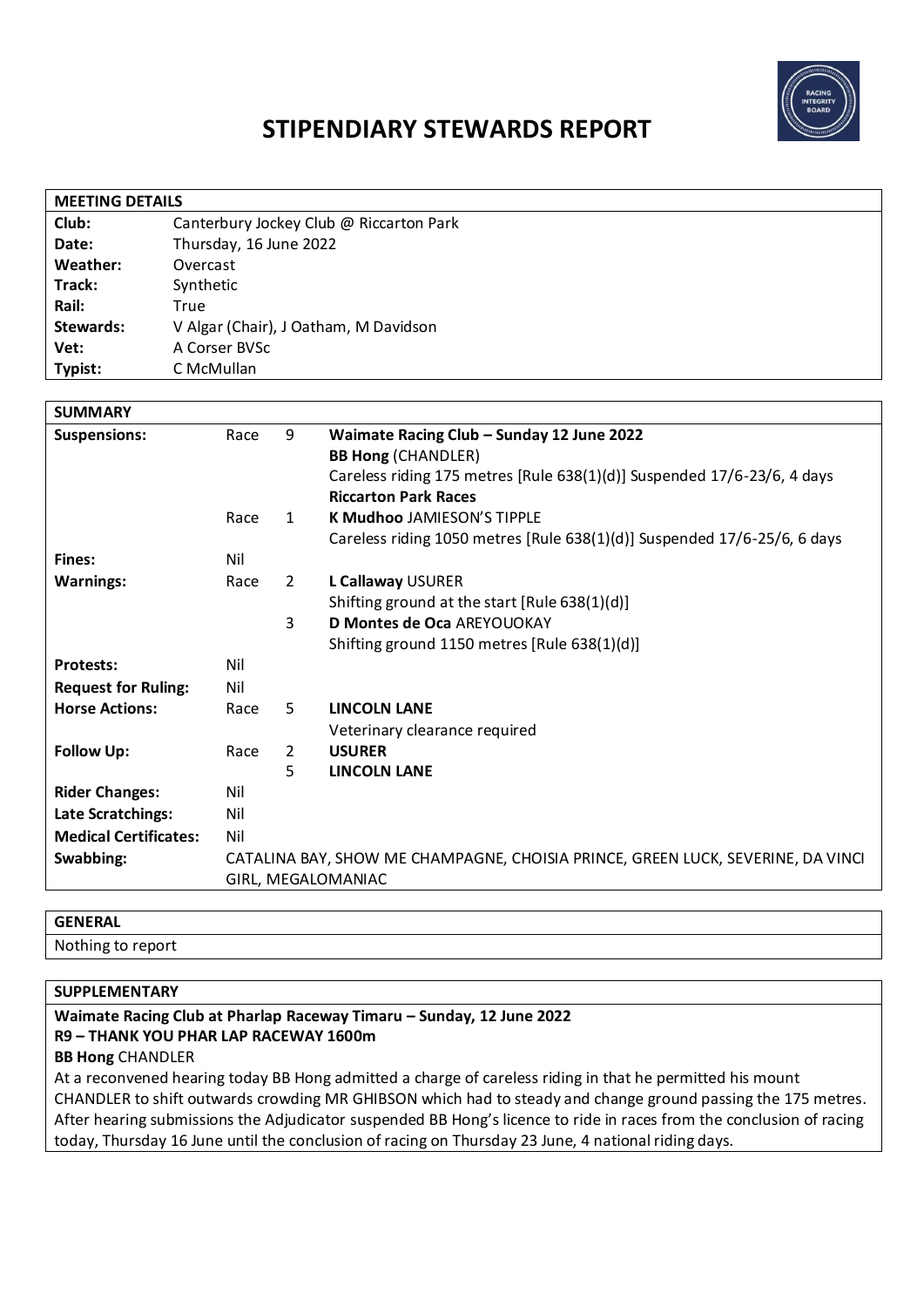#### **RACE COMMENTS**

#### **Race 1 MID WINTER CHRISTMAS RACES 25 JUNE MAIDEN 1200m**

**IN VEGAS** (L Callaway) - Slow away.

**GOOSE BAY** (L Allpress) - Jumped in the air at the start. Dictated inwards 1050 metres.

**MY DEGREE** (M Taylor) - Jumped away awkwardly. Held up when improving onto heels near the 100 metres, with the filly going to the line untested.

**CATALINA BAY** (M McNab) - Checked near the 1050 metres when crowded to the inside of GOOSE BAY which was dictated inwards by JAMIESON'S TIPPLE.

**K Mudhoo** (JAMIESON'S TIPPLE) - Admitted a charge of careless riding in that he permitted his mount JAMIESON'S TIPPLE to shift inwards when not sufficiently clear of CATALINA BAY which was crowded and checked near the 1050 metres. After considering submissions the Adjudicator imposed a suspension of K Mudhoo's licence to ride in races from the conclusion of racing on Thursday 16 June until the conclusion of racing on Saturday 25 June, 6 national riding days.

#### **Race 2 NZB NATIONAL WEANLING SALE KARAKA 17 JUNE 3YO 1200m**

**BELASARD** (D Montes de Oca) - Slow away.

**JUSTANACE** (M McNab) - Contacted leaving the barriers when JUNE BUG jumped inwards. Further hampered shortly after the start when JUNE BUG was forced inwards by USURER. JUSTANACE then shifted outwards across heels hampering CORA LEE. M McNab was advised to exercise greater care. Raced three wide without cover throughout. Lay in under pressure throughout the final straight.

**JUNE BUG** (M Taylor) - Jumped inwards at the start making contact with JUSTANACE, then being contacted and forced inwards shortly after the start by USURER. Raced keenly in the early and middle stages.

**CORA LEE** (R Mudhoo) - Hampered shortly after the start.

**DOC MARTYN** (L Allpress) - Lay out rounding the final bend.

**SHOW ME CHAMPAGNE** (K Williams) - When questioned regarding the improved performance, co-trainer M Pitman advised the addition of blinkers had been a major factor, together with the difference in track conditions.

**USURER** (L Callaway) - When questioned regarding performance rider advised the gelding felt indifferent in its action and was unable to let down when placed under pressure. Stewards will follow up with trainer A Higgins in the coming days.

**L Callaway** (USURER) – Issued with a warning after permitting his mount USURER to shift inwards when not sufficiently clear of JUNE BUG which was contacted shortly after the start.

#### **Race 3 GRAND NATIONAL FESTIVAL TICKETS ON SALE NOW 1400m**

**CHOISIA PRINCE** (L Allpress) - Bounded at the start losing ground. Commenced to over race badly passing the 1200 metres having to be firmly restrained for a distance to avoid the heels of LIPA MALA before shifting outwards across heels near the 1000 metres inconveniencing BRANCASTER BOMBER and EASYRIDER. Continued to race keenly being allowed to improve forward to lead. Rider reported her saddle shifted during the running.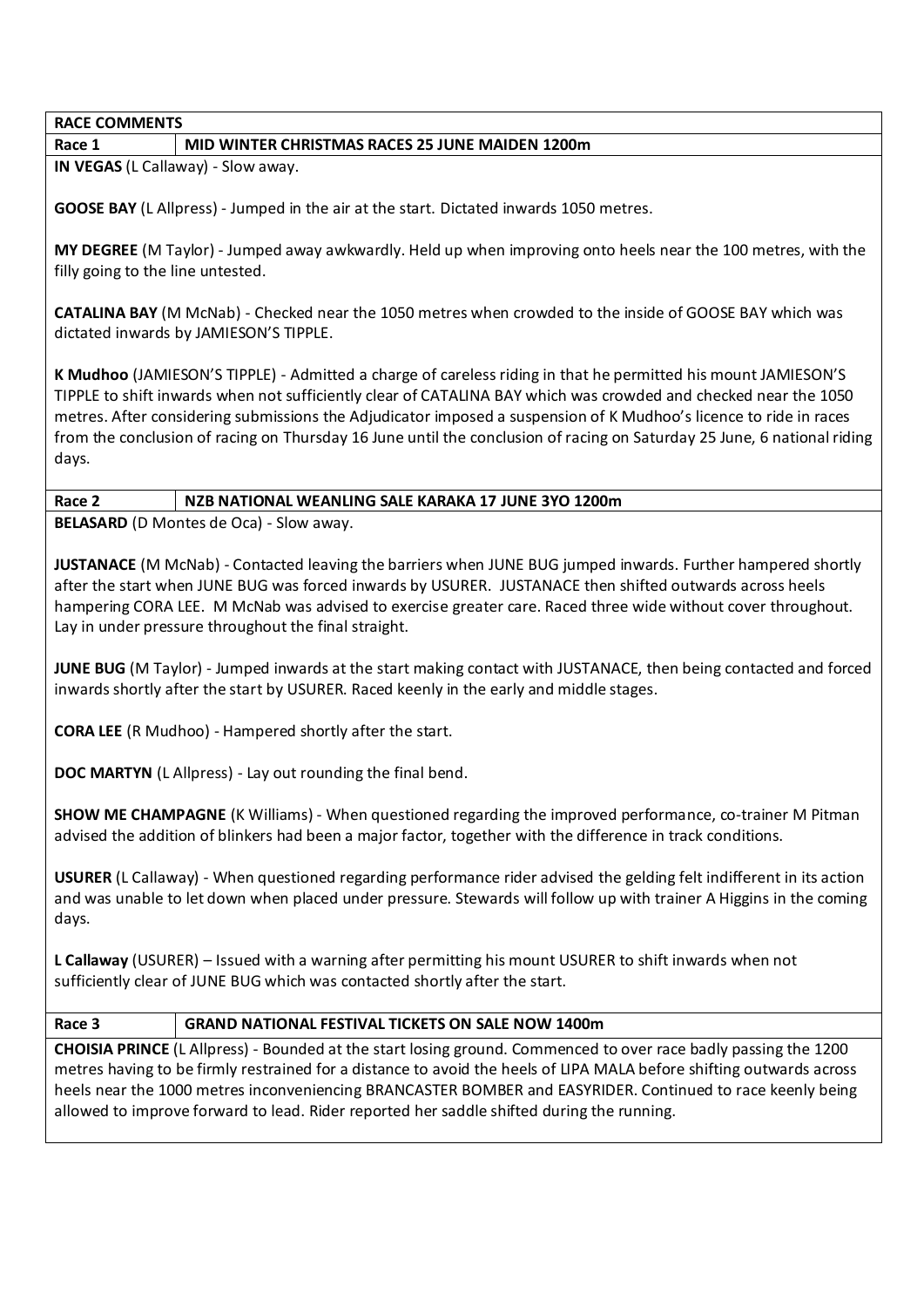**BRANCASTER BOMBER** (W Papier) - Inconvenienced near the 1000 metres. Raced wide without cover for the majority of the race. Raced ungenerously getting its head up throughout the early and middle stages. When questioned regarding performance rider advised that in his opinion the gelding was unsuited to the synthetic track conditions.

**EASYRIDER** (M McNab) - Crowded when placed in restricted room having to be steadied when AREYOUOKAY shifted in when not fully clear near the 1150 metres. Inconvenienced near the 1000 metres.

**TELLME YOU LOVEME** (BB Hong) - Badly held up entering the final straight near the 400 metres and was unable to obtain clear running until improving into a marginal run passing the 150 metres.

**D Montes de Oca** (AREYOUOKAY) - Issued with a warning after permitting his mount to shift in when not fully clear of EASYRIDER which was crowded and steadied near the 1150 metres.

### **Race 4 RICCARTON PARK FUNCTION CENTRE OPEN HANDICAP 1400m**

**VIRTUOSO LAD** (L Allpress) - Slow away.

**NEON MOON** (M Taylor) - Jumped away awkwardly.

**EL BEE DARCI** (R Mudhoo) - Had to be firmly restrained to avoid the heels of MEARA MARY which was being steadied near the 1100 metres. When over racing improved onto heels having to be steadied getting its head up near the 850 metres.

**KING COUGAR** (K Williams) - Contacted passing the 200 metres when GREEN LUCK lay in.

**MEARA MARY** (C Johnson) - Commenced to give ground in the final straight. When questioned regarding performance rider could offer no excuse. A post-race veterinary inspection did not reveal any obvious abnormality.

## **Race 5 SPEIGHT'S MAIDEN 1600m**

**SAVVY MAN** (M McNab) - Slow away.

**LINCOLN LANE** (C Johnson) - Noticeably sore on pulling up, being attended to by the on-course veterinarian with the horse ambulance being deployed. The gelding was found to be suffering a tendon injury to the near front leg. Connections were advised that a veterinary clearance is now required prior to racing next.

**TRUTHBETOLD** (C Carmine) - Finished well back. When questioned regarding performance rider could offer no excuse. Connections advised they are reassessing the racing career of the mare.

# **Race 6 NZB INSURANCE PEARL SERIES RACE 1600m**

**LITTLE WING** (M McNab) - Jumped away very awkwardly.

**PAZE THE POWER** (K Kwo) - Slow away. Raced keenly throughout the early and middle stages.

**DA VINCI GIRL** (D Montes de Oca) - Crowded leaving the barriers. Raced three wide without cover.

**LADY MODENA** (R Mudhoo) - Raced ungenerously getting its head up on a number of occasions throughout the early and middle stages. When questioned regarding performance rider advised after being caught wide without cover he elected to improve forward to lead which had been detrimental, with the mare then being inclined to over race and when being placed under pressure failed to let down.

**RUSSIAN FABLE** (S Toolooa) - Over raced in the early and middle stages.